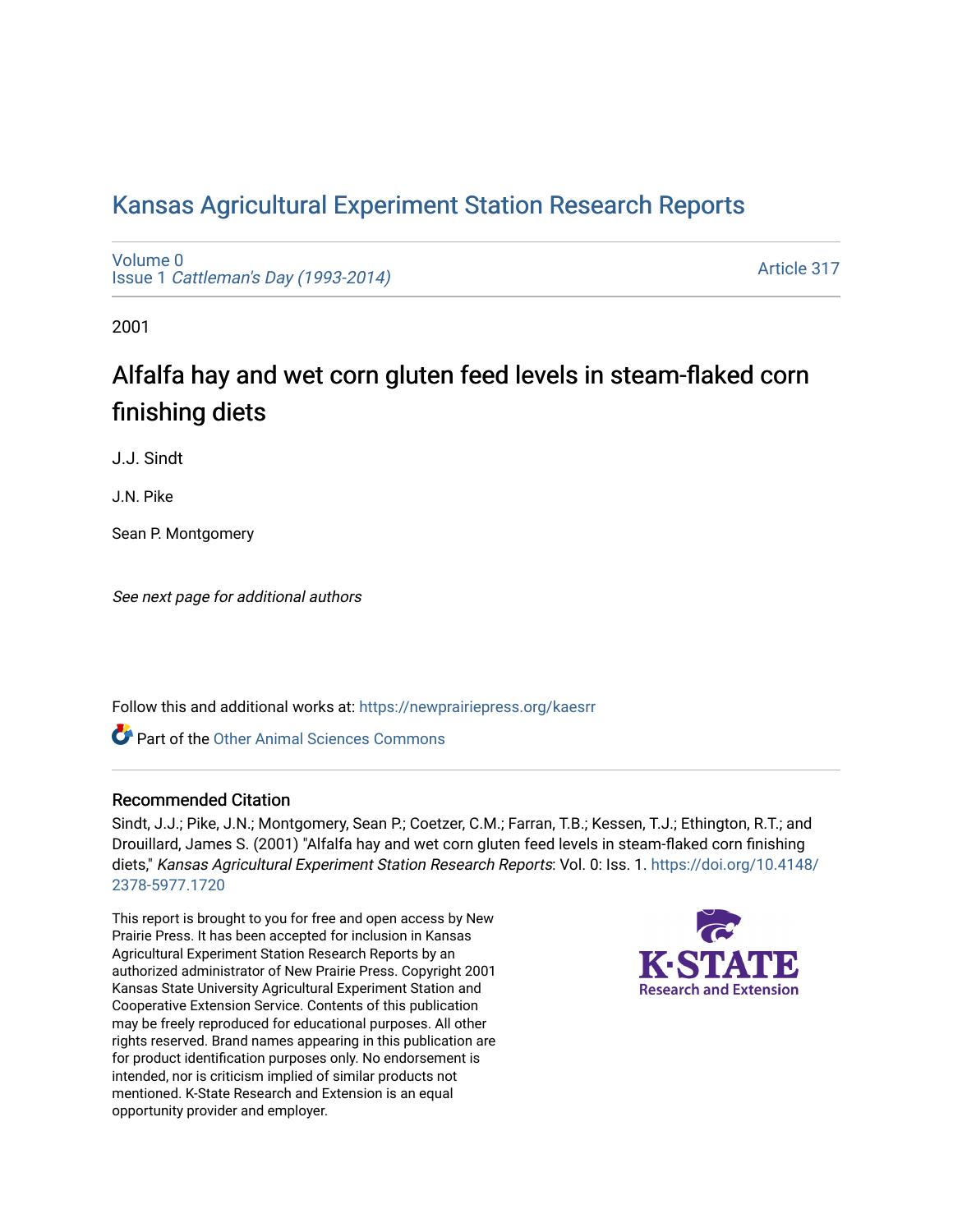### Alfalfa hay and wet corn gluten feed levels in steam-flaked corn finishing diets

#### **Abstract**

A 153-day finishing experiment was conducted using 631 heifers to determine optimum alfalfa hay and wet corn gluten feed (WCGF) combinations in steam-flaked, corn-based diets. Diets contained either 2 or 6% alfalfa hay and 25, 35, or 45% WCGF (dry basis). Performance was similar (P>0.16) for cattle fed 2 or 6% alfalfa hay. Gain efficiencies (P<0.05) and fat thickness (P<0.10) declined linearly with increasing amounts of WCGF. For heifers fed 2% alfalfa hay, ribeye area increased with increasing dietary WCGF. However for heifers fed 6% alfalfa hay, ribeye area decreased with increasing dietary WCGF. Liver abscesses were lowest for heifers fed 35% WCGF. Alfalfa hay fed at 2% of diet dry matter is sufficient for steam-flaked corn diets containing 25, 35 or 45% WCGF.

#### Keywords

Cattlemen's Day, 2001; Kansas Agricultural Experiment Station contribution; no. 01-318-S; Report of progress (Kansas State University. Agricultural Experiment Station and Cooperative Extension Service); 873; Beef; Wet corn gluten feed; Steam-flaked corn; Finishing cattle

#### Creative Commons License



This work is licensed under a [Creative Commons Attribution 4.0 License](https://creativecommons.org/licenses/by/4.0/).

#### Authors

J.J. Sindt, J.N. Pike, Sean P. Montgomery, C.M. Coetzer, T.B. Farran, T.J. Kessen, R.T. Ethington, and James S. Drouillard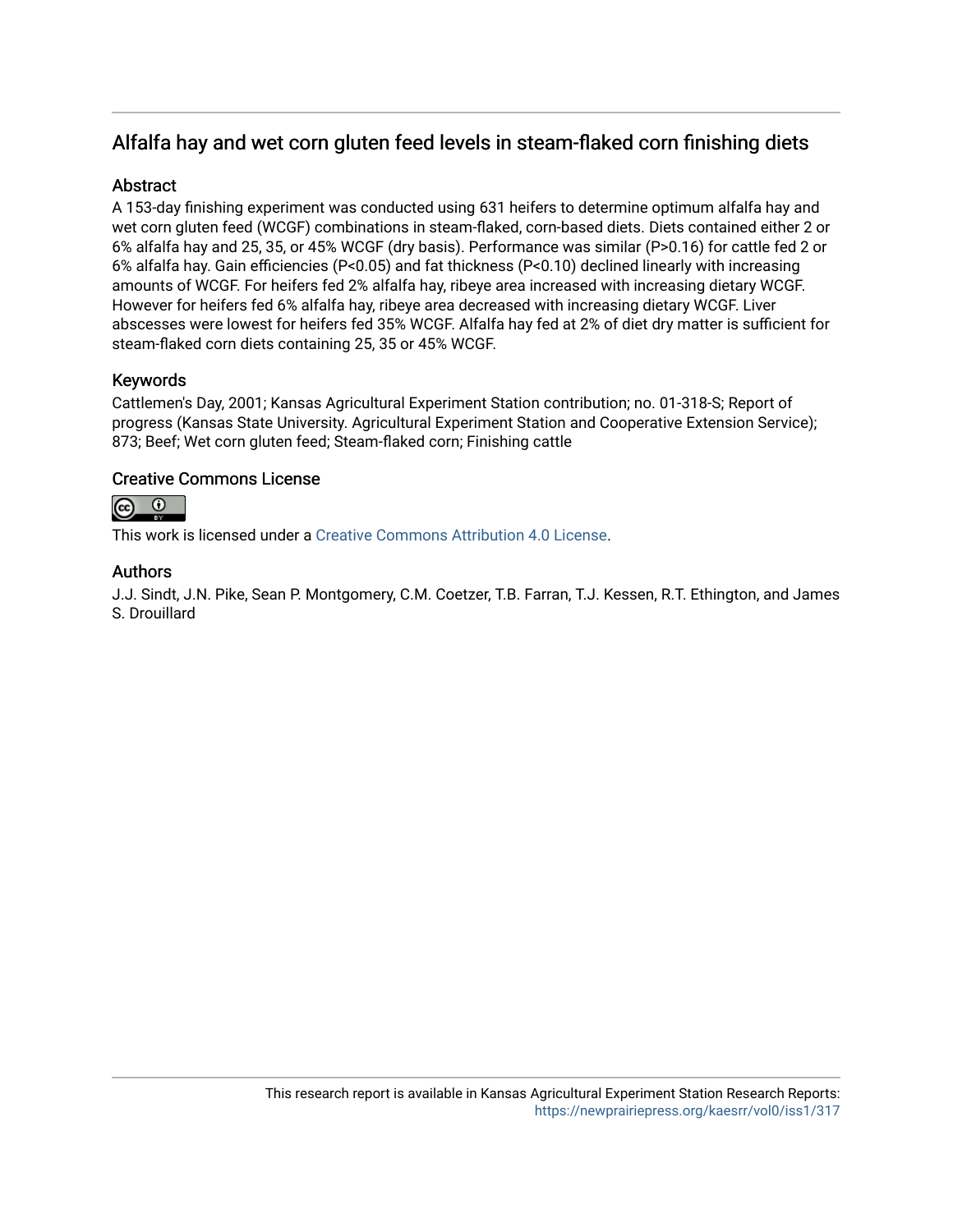#### **ALFALFA HAY AND WET CORN GLUTEN FEED LEVELS IN STEAM-FLAKED CORN FINISHING DIETS**

*J. J. Sindt, J. S. Drouillard, J. N. Pike, S. P. Montgomery, C. M. Coetzer, T. B. Farran, T. J. Kessen, and R. T. Ethington <sup>1</sup>*

#### **Summary**

A 153-day finishing experiment was conducted using 631 heifers to determine optimum alfalfa hay and wet corn gluten feed (WCGF) combinations in steam-flaked, corn-based diets. Diets contained either 2 or 6% alfalfa hay and 25, 35, or 45% WCGF (dry basis). Performance was similar (P>0.16) for cattle fed 2 or 6% alfalfa hay. Gain efficiencies  $(P<0.05)$  and fat thickness (P<0.10) declined linearly with increasing amounts of WCGF. For heifers fed 2% alfalfa hay, ribeye area increased with increasing dietary WCGF. However for heifers fed 6% alfalfa hay, ribeye area decreased with increasing dietary WCGF. Liver abscesses were lowest for heifers fed 35% WCGF. Alfalfa hay fed at 2% of diet dry matter is sufficient for steam-flaked corn diets containing 25, 35 or 45% WCGF.

(Key Words: Wet Corn Gluten Feed, Steamflaked Corn, Finishing Cattle.)

#### **Introduction**

Wet corn gluten feed (WCGF) has been incorporated into many feedlot diets in the Northern plains, usually as an energy replacement for grain, and has effectively replaced 30% of steam-flaked corn in finishing diets. However, a large fraction of WCGF is fermentable fiber. Due to their cost per unit of energy and potential to shrink, roughages such as alfalfa hay are burdensome in finishing diets. We hypothesized that WCGF could be utilized as both an energy and roughage source to replace a portion of both alfalfa hay and steam-flaked corn.

#### **Experimental Procedures**

Six hundred thirty-one crossbred heifers weighing 626 lb were used in a 153-day finishing experiment. Heifers were randomly allocated to pens and stratified by weight to six treatments (2 pens per diet, 48 to 58 heifers per pen). The steam-flaked corn-based diets consisted of 2 or 6% alfalfa hay and either 25, 35, or 45% WCGF (dry basis) in a  $2 \times 3$  factorial arrangement of treatments. Diet compositions are shown in Table 1.

Heifers were implanted with Synovex®C on day 1 and were adapted to the final finishing diets within 21 days. Cattle were offered *ad libitum* access to diets once daily. Final finishing diets provided 300 mg Rumensin® , 90 mg Tylosin® , and 0.5 mg MGA® per heifer daily. On day 56 heifers were reimplanted with Synovex® Plus. Unconsumed feed was collected, weighed, analyzed for dry matter content, and subtracted from the original feed offered to determine actual feed intakes.

Average daily gain and gain efficiencies were calculated using final weights estimated as hot carcass weight divided by a common dressing percentage (63.3%).

#### **Results and Discussion**

Feeding performance and carcass characteristics are summarized in Table 2. Dry

<sup>1</sup>Minnesota Corn Processors Inc., Marshall, MN.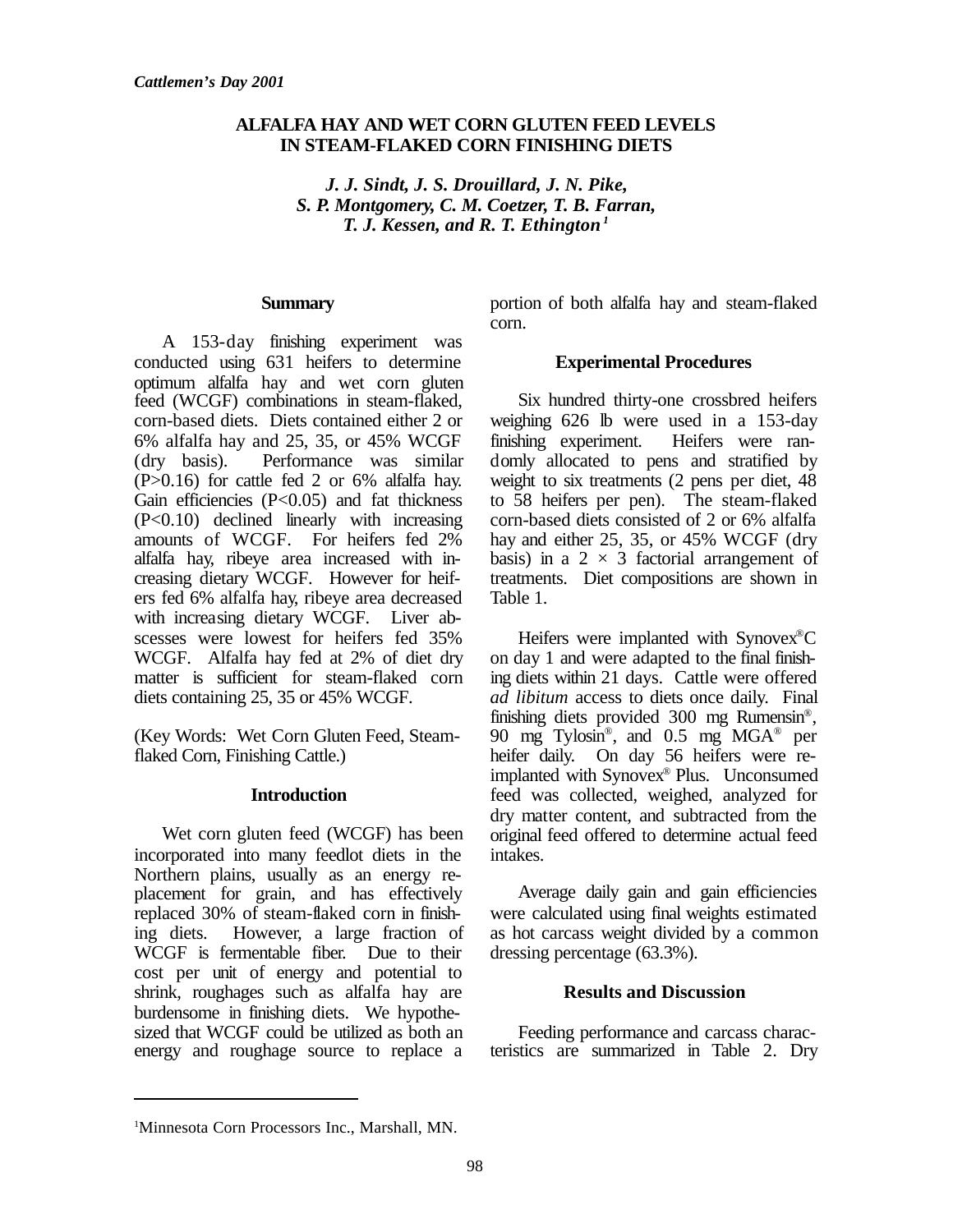matter intake, average daily gain and gain efficiencies were similar (P>0.16) for cattle fed 2 or 6% alfalfa hay, which suggest that feeding 2% alfalfa hay is sufficient roughage for cattle fed these diets. Dry matter intake tended to increase  $(P=0.19)$  as the level of WCGF increased; however, average daily gain was not different (P>0.70). This resulted in poorer  $(P<0.05)$  feed efficiencies as dietary WCGF increased. We observed an interaction (P<0.10) between levels of alfalfa hay and levels of WCGF for ribeye area. For heifers fed 2% alfalfa hay, ribeye area increased with increasing WCGF. However for heifers fed 6% alfalfa hay, ribeye area decreased with increasing WCGF. Fat thickness decreased linearly  $(P<0.10)$  as the level of WCGF increased, suggesting a decline in dietary energy with additional WCGF. Although the occurrence of liver abscesses was low (averaging 2.7%), it was lowest when 35% WCGF was fed, implying that a more suitable rumen environment was maintained.

Heifer performance was not affected by reducing alfalfa hay levels to 2% of diet dry matter. Gains were less efficient and carcasses were leaner with increasing levels of WCGF. Alfalfa hay and wet corn gluten feed levels created an interaction for ribeye area.

**Table 1. Composition of Experimental Diets (% of diet dry matter)**

|                                           | Level of Wet Corn Gluten Feed |                |                          |                |      |                          |  |  |  |
|-------------------------------------------|-------------------------------|----------------|--------------------------|----------------|------|--------------------------|--|--|--|
|                                           |                               | 2% Alfalfa Hay |                          | 6% Alfalfa Hay |      |                          |  |  |  |
| Ingredient                                | 25%                           | 35%            | 45%                      | 25%            | 35%  | 45%                      |  |  |  |
| Flaked corn                               | 63.6                          | 55.1           | 46.3                     | 60.4           | 51.6 | 42.4                     |  |  |  |
| Wet corn gluten feed                      | 23.5                          | 33.2           | 43.1                     | 23.6           | 33.3 | 43.2                     |  |  |  |
| Alfalfa hay                               | 1.9                           | 1.9            | 2.0                      | 5.8            | 5.8  | 5.9                      |  |  |  |
| Tallow                                    | 3.0                           | 3.0            | 3.0                      | 3.0            | 3.0  | 3.0                      |  |  |  |
| $R-T-MGA$ premix <sup>1</sup>             | 2.6                           | 2.6            | 2.5                      | 2.6            | 2.5  | 2.6                      |  |  |  |
| Soybean meal                              | 2.0                           | 1.0            | $\overline{\phantom{a}}$ | 1.4            | 0.7  | $\overline{\phantom{a}}$ |  |  |  |
| Urea                                      | 1.0                           | 0.9            | 0.8                      | 1.0            | 0.9  | 0.8                      |  |  |  |
| Limestone                                 | 1.6                           | 1.6            | 1.6                      | 1.5            | 1.5  | 1.5                      |  |  |  |
| Sodium chloride                           | 0.3                           | 0.3            | 0.3                      | 0.3            | 0.3  | 0.3                      |  |  |  |
| Potassium chloride                        | 0.4                           | 0.3            | 0.3                      | 0.3            | 0.3  | 0.2                      |  |  |  |
| Vitamin/trace mineral premix <sup>2</sup> | 0.1                           | 0.1            | 0.1                      | 0.1            | 0.1  | 0.1                      |  |  |  |
| Nutrient, analyzed                        |                               |                |                          |                |      |                          |  |  |  |
| Dry matter, %                             | 69.3                          | 64.0           | 59.3                     | 69.2           | 63.9 | 59.3                     |  |  |  |
| Crude protein, %                          | 14.7                          | 15.0           | 15.2                     | 14.7           | 14.9 | 15.3                     |  |  |  |
| Calcium, %                                | 0.7                           | 0.7            | 0.7                      | 0.6            | 0.6  | 0.7                      |  |  |  |
| Phosphorus, %                             | 0.3                           | 0.3            | 0.4                      | 0.3            | 0.3  | 0.4                      |  |  |  |

<sup>1</sup>R-T-MGA premix formulated to provide: 300 mg/heifer/day Rumensin, 90 mg/heifer/day Tylosin, and 0.5 mg/heifer/day MGA.

<sup>2</sup>Vitamin/trace mineral premix formulated to provide (total diet dry matter): 1,000 IU/lb Vitamin A, 0.13 ppm cobalt, 0.63 ppm iodine, 60 ppm manganese, 0.25 ppm selenium, 60 ppm zinc, 10 ppm thiamin, 10 ppm copper, and 2 ppm iron.